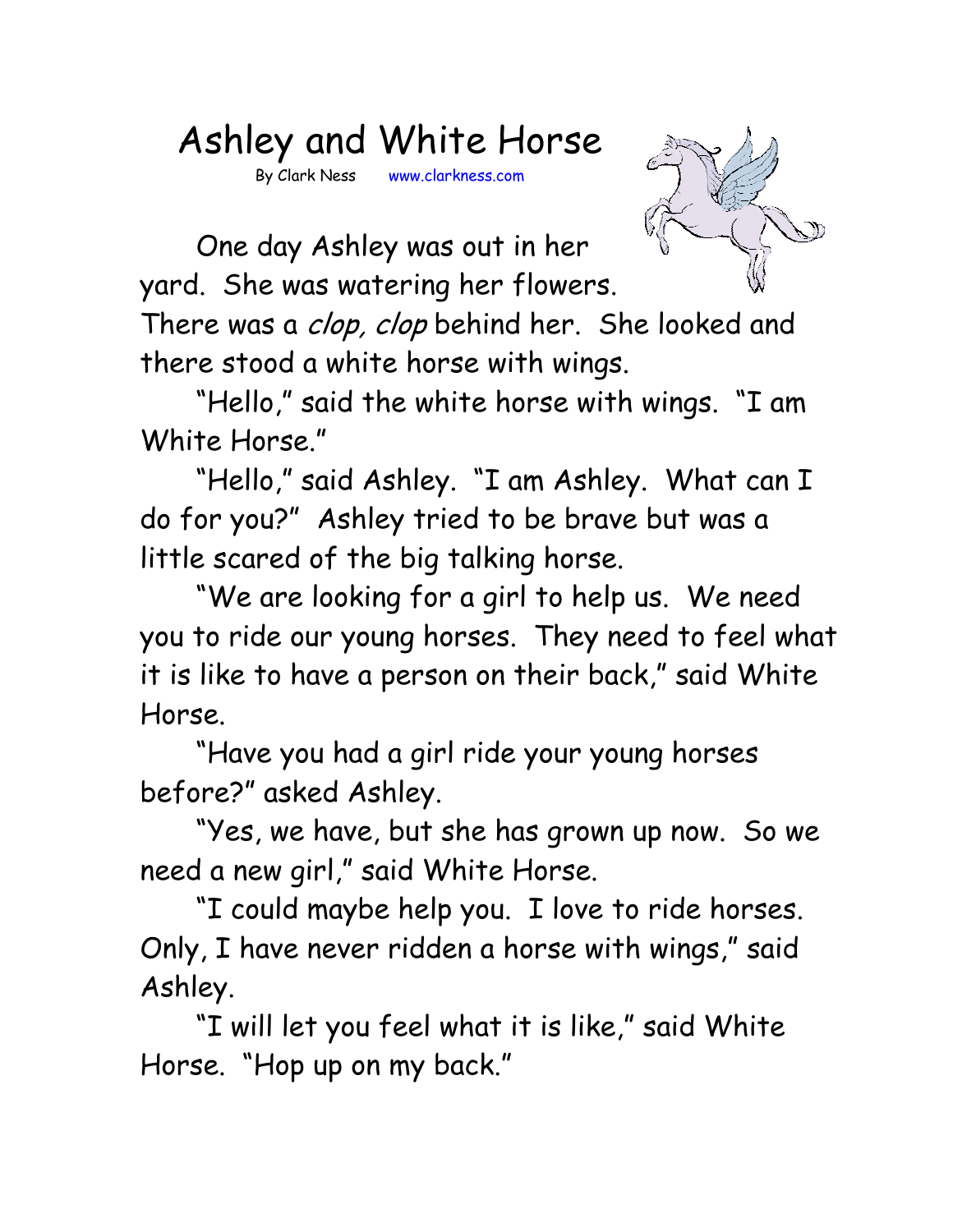Ashley hopped up on White Horse's back. He flapped his two huge wings, and they were off. Up, up, up into the sky they flew.

"This is grand," said Ashley. "You fly so well. I feel like I am floating across the sky."

"Yes, this is how the young horses should learn to fly with a person on their back," said White Horse. "Now let me take you back home."

White Horse landed back in Ashley's yard. Ashley jumped off the flying horse.

"Yes, I can help you teach your young horses," said Ashley. "Do we go now?"

"It is good that you will help us. Thank you, Ashley," said White Horse. "The young horses only fly at night in the moonlight. I will come and get you when you are dreaming. I must go now." White Horse flapped his huge wings and went up into the sky.

Ashley opened her eyes. She was lying in the shade of a big tree in her yard.

"I must have been dreaming," said Ashley. "White Horse seemed so real."

She went into her home. That very night when she was asleep, White Horse came into her room and got her. They flew to the land of flying horses.